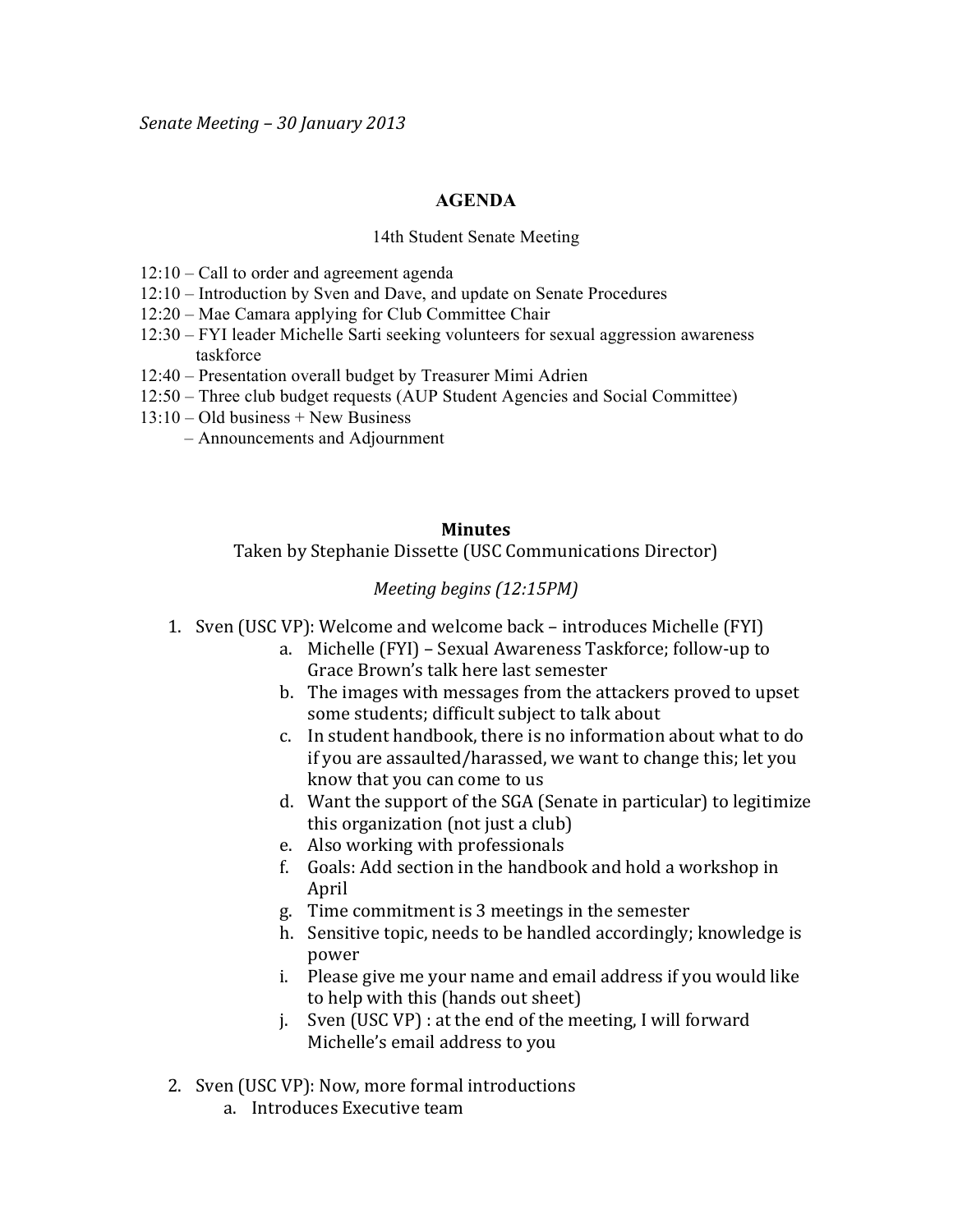- b. Note of business, we have enough Senators here today to constitutionally vote on budgets; Mimi (Treasurer) has requested we do vote on budgets today, as there will be many coming up soon
- c. Two changes to Senate Regulations (to be attached) you received these updated documents by email already
- d. Any objections to the agenda? No.
- 3. Sven (USC VP): calls forward Mae Camara not present yet
- 4. Mimi (Treasurer): overall budget presentation
	- a. Correction, without full Senate, we will save this point for next week
	- b. Moving on to budget requests
	- c. Presentation from a dance company, along with Social Committee and request by a new club (ASA)
	- d. First, "Stitch" in collaboration with Mona Bismark Foundation and City Dance Foundation (D.C.) (received information by email – to be attached)
	- e. Second, AUP Student Agencies: way to create a more hands-on approach to a business model; allows students to run a business on campus; first idea is a laundry service
	- f. ASA request to start: 1200 euros (ppt. to be attached) mostly for start up costs, such as laundry bags
	- g. Stitch request: 3000 euros (ppt. to be attached) mostly for flights to and from D.C.
	- h. (Insert scrolling noise here)
	- i. Dave (GSC VP) requests graph to be presented for new senators
	- j. (Visual of Graph with what has already been allocated put up on screen, including today's requests)
	- k. Even if you approve these budgets today, we have still only used a little under half the budget
	- l. Everyone involved with these projects are here
	- m. Stephanie (IBA): can you go back into the request from ASA so we can take a closer look please
	- n. Max (Econ): this is a normal business yes? It sounds like a normal business that makes profit and everything
	- o. Michael  $(ASA)$  yes, there would be revenue coming to students, but it's about making life at AUP better; (gives an overview of the laundry business logistics); and next fall, would like to launch a sale of linens and towels at orientation; the goal is to make it a non-profit, that it would be another community service grant situation (just like current AUP student workers); Ivy League schools in the States are doing this right now, to help students finance part of their tuition
	- p. Stephanie (IBA): do you have a professor supervising this?
	- q. Michael (ASA): I am working with the administration, and am in weekly contact with all the professors in the Business Department for council; the idea is to be manned by students, but become a non-forprofit for AUP; would like to involve Marc and Kevin Fore as advisors; a lot of people in the administration know about this already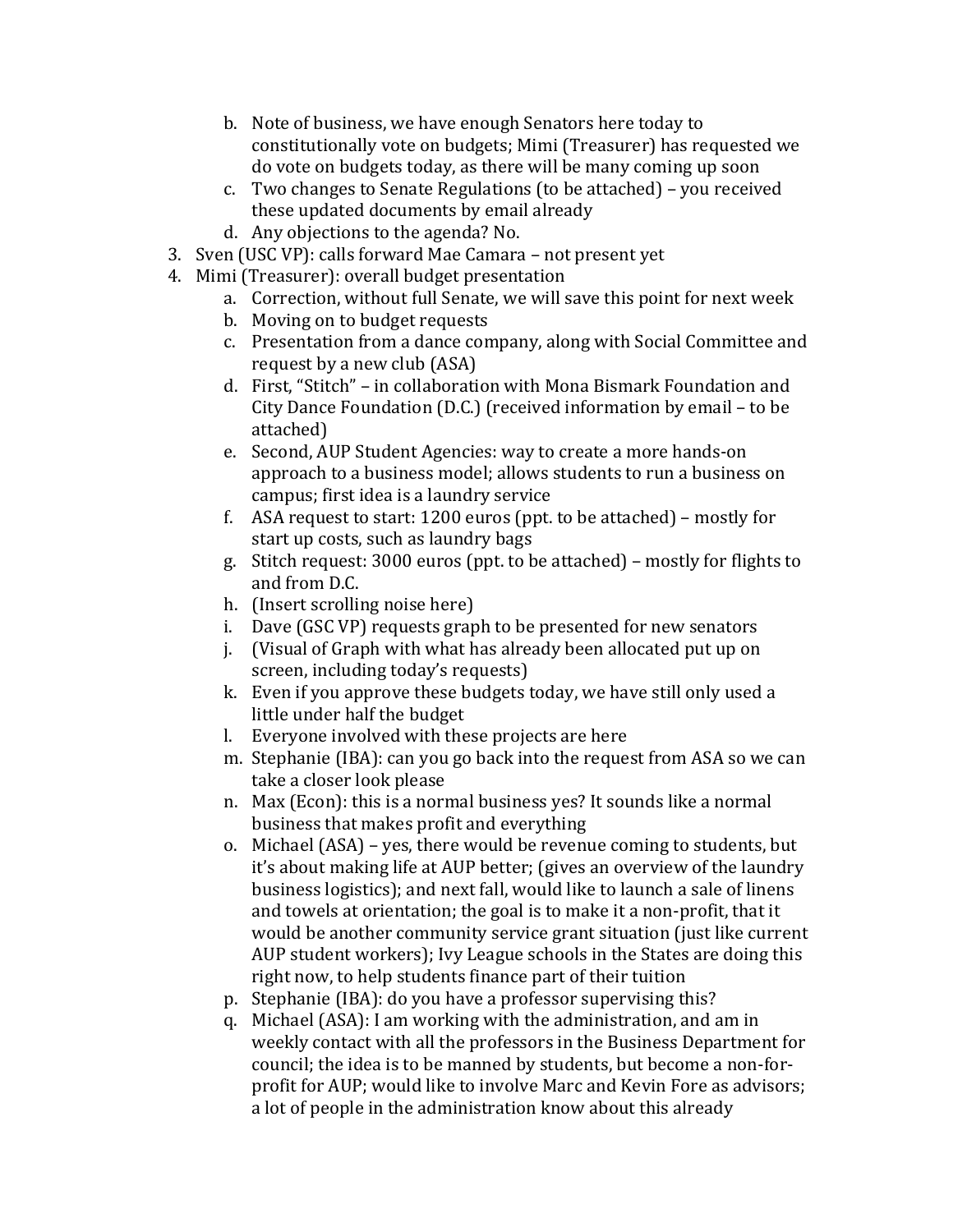- r. Stephanie (IBA): how much would you charge?
- s. Michael (ASA): I didn't put prices because nothing is definite yet; semester plans and academic year plans – about amount of weight in laundry per week; pre-paid plans; 4 kilos is the minimum; 8 kilos is another option; 12 kilos (maybe a roommate option); semester plans  $-4$  kilos per semester (350 euros approximately); idea is also to be cheaper through us than a laundry company; housing office said there are about 1000 students at AUP, 500 not housed by AUP – so taking out those 500, 1:7 have washing machines; 420 students are left with options of washing at home, Laundromats, or a friend's place; it's a luxury; meant to be a time-saver
- t. Togzhan (Senior): you mentioned the IT department?
- u. Michael (ASA): two points one, is recruiting the students (announcements in classes, emails, etc.); 4-5 job interviews today with students interested, handling it very formally; SO, the budget: the immediate request is what we need to start now; there's the budget issue and a legal issue we need to get through; confirmation of legal issue resolved allows us to start in September; a website will organize the weekly pick-up and drop-off; trying to get an iMac from IT department, otherwise we will need that too.
- v. Stephanie (IBA): I'm just a bit confused with the budget, but I don't see why you need 200 euros for on campus creative marketing, and where on campus would you be?
- w. Sven (USC VP): we need a motion in order to start a discussion
- x. Mimi (Treasurer): I would also like to remind you that just because we are giving approval, does not mean we won't
- y. Max (Econ): moves to accept budget
- z. Alena (Comp Lit): seconded
- aa. Michael (ASA): To answer Stephanie's questions, we will need an office, not a public space, so we need to determine that now; I feel confident based on conversations with the administration; as for creative marketing, some of you may remember my campaign for President last year where I had a friend wear a banana costume...
- bb. Stephanie (IBA): But do you really need 200 euro for that?
- cc. Michael (ASA): sending emails and putting up posters does not work; we need better ways to get to people; I feel I have more business experience than the average student, and that I am prepared to have creativity that others don't have; that's as precise as I can be
- dd. Togzhan (Senior): I assume you have a business plan, and you would invest in…
- ee. Michael (ASA): We need to create awareness; I've made several financial projections... our fixed costs are very low...
- ff. Sven (USC VP): if you have any more questions, let's put them through me
- gg. Alena (Comp Lit): move to previous questions
- hh. All those in favor majority approves budget